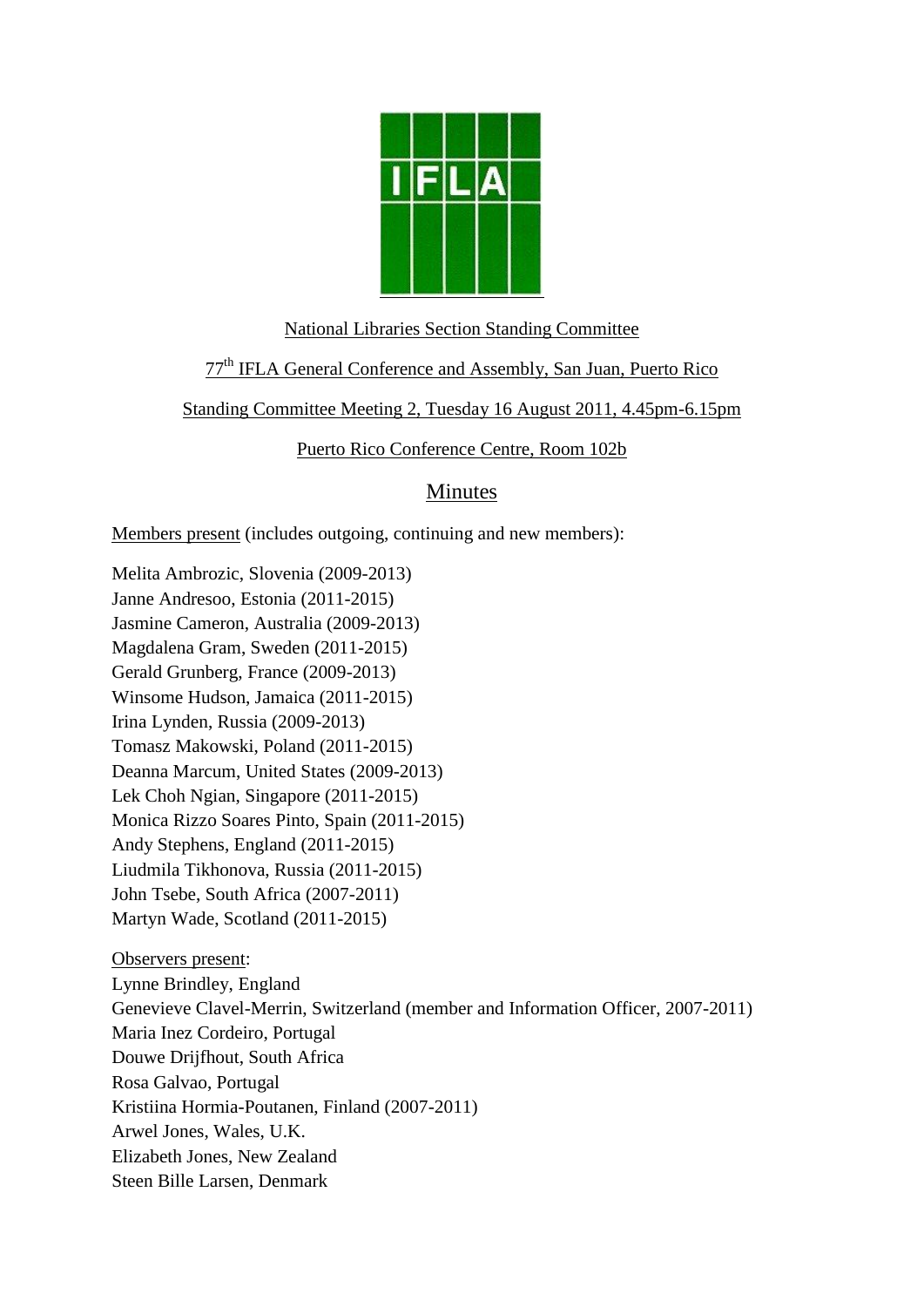Jaesun Lee, Korea Bill Macnaught, New Zealand Kelly Moore, Canada Rachel More, South Africa Winston Roberts, New Zealand Andrea Sajo, Hungary Anne-Marie Schwirtlich, Australia Jin Yung Woo, Korea

### Item 1 Welcome by the Chair

The Chair welcomed those present to the meeting. He informed members and observers that a meeting of the IFLA and CDNL executive would take place immediately following this meeting at which issues of interest for the NLSC would be discussed. This would include discussion of the possible role for the NLSC and CDNL in contributing to the IFLA Professional Committee's five new key initiatives. He also informed members about the changes in the agenda.

#### Item 2 Apologies

It was noted that several members of the Committee had to leave the meeting early. Apologies were noted from Elisabeth Niggemann, Hans Jansen and Colette O'Flaherty.

#### Item 3 Adoption of the Agenda

The Chair reminded the Committee that Item 12 of the  $1<sup>st</sup>$  Meeting (Presentation on Project ARROW) had been moved to the current meeting, and Item 10 (Report on the International Seminar on National Bibliographies) had been presented in its place by Genevieve Clavel-Merrin at the  $1<sup>st</sup>$  Meeting on August 13. The amended agenda was adopted.

### Item 4 Report from the Chair on the Division 1 Leadership Forum, Sunday 14 August 2011

The Forum was held on August 14 in Exhibition Hall A from 8:30 to 10:00 am. The most important matters were: presentation of the IFLA Key Initiatives and an information sharing exercise. The Chair noted that discussion with other chairs on mutual activities and future conference sessions were very useful for planning purposes.

#### Item 5 Discussion of Future Format for SC meetings

The Chair shared with the participants concerns expressed by several members last year regarding the format of the SC meetings. The Secretary had put out several calls for suggestions, however only one response had been received and this didn't suggest any changes to the current format. The Chair noted that while there are standard elements of business that SC meetings must contain, it is possible to extend the business of the meetings, for example, to have brief presentations on specific topics of interest to members . A decision is also required on whether to have one or two Standing Committee meetings during the IFLA Congress in Helsinki. Members made several suggestions: since every national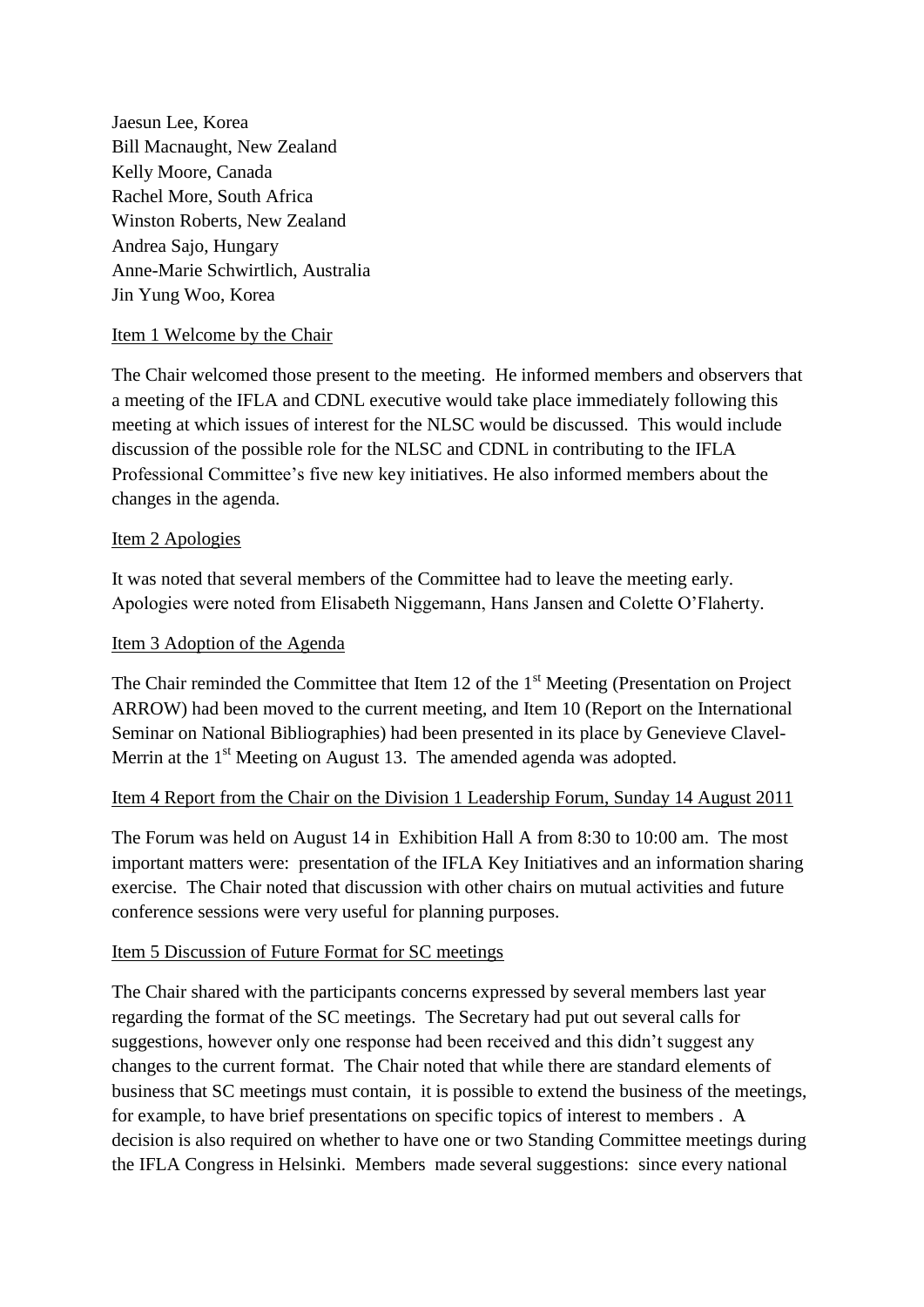library sends its annual report to CDNL and its regional division, members are aware of major developments and therefore news reports from members are not necessary at SC meetings; in place of news reports a selection of focussed presentations on key topics of 3-4 minutes length would be useful; reports on and discussion of work on IFLA key initiatives would also be useful; observers could be invited to participate in discussions. The Chair noted that these suggestions would be adopted and that routine business would be kept to a minimum to allow time for focussed presentations and discussion.

## Item 6 Discussion of Potential Projects

The Chair reminded members and observers that each year Sections are able to bid for funds from IFLA to support a project. Projects need to be related to IFLA's professional priorities and must normally be able to be completed in a year. Projects can take any form including workshops, seminars, surveys and publications. The National Libraries Section recently managed a two year project that led to the creation of a Directory of National Libraries within Wikipedia. Currently the Section does not have any projects, and the Chair welcomed suggestions from members for any proposals for new projects. He also informed those present that the new projects should be related to the IFLA's Five Key Initiatives in order to receive funds.

Patrice Landry suggested looking at joint projects with CDNL. John Tsebe reminded those present about the past joint project, ICADS, which was completed this year. He suggested that the Chair include the proposal on joint projects in his report to CDNL. Diana Marcum spoke about RDA and its international development, which might be supported by the SC. Other project themes were: freedom of access to information and legal deposit of electronic documents. The Chair noted that once members have more information about the IFLA key initiatives that a suitable project could be scoped.

# Item 7 Discussion of Strategic Plan for 2011-2012

The Chair informed those present that in the next few months the Section will be required by IFLA Headquarters to update its Strategic plan for 2011-2012 according to the Five Key Initiatives that IFLA will develop in 2011-2012:

- A program advocating the role of libraries in providing digital access to content for their user communities;
- An IFLA development program for Leadership in International Librarianship;
- An outreach programme for advocacy and development of the profession;
- More structured participation in cultural heritage disaster reconstruction;
- Furthering the inclusion of multilingualism in the IFLA organization

The Section is required to outline concrete actions in support of these initiatives. The Section's current plan includes collaboration with other sections and CDNL on the National Bibliographies International Seminar, and supporting the work of the Special Interest Group on National Organizations and International Relations. The Chair invited input from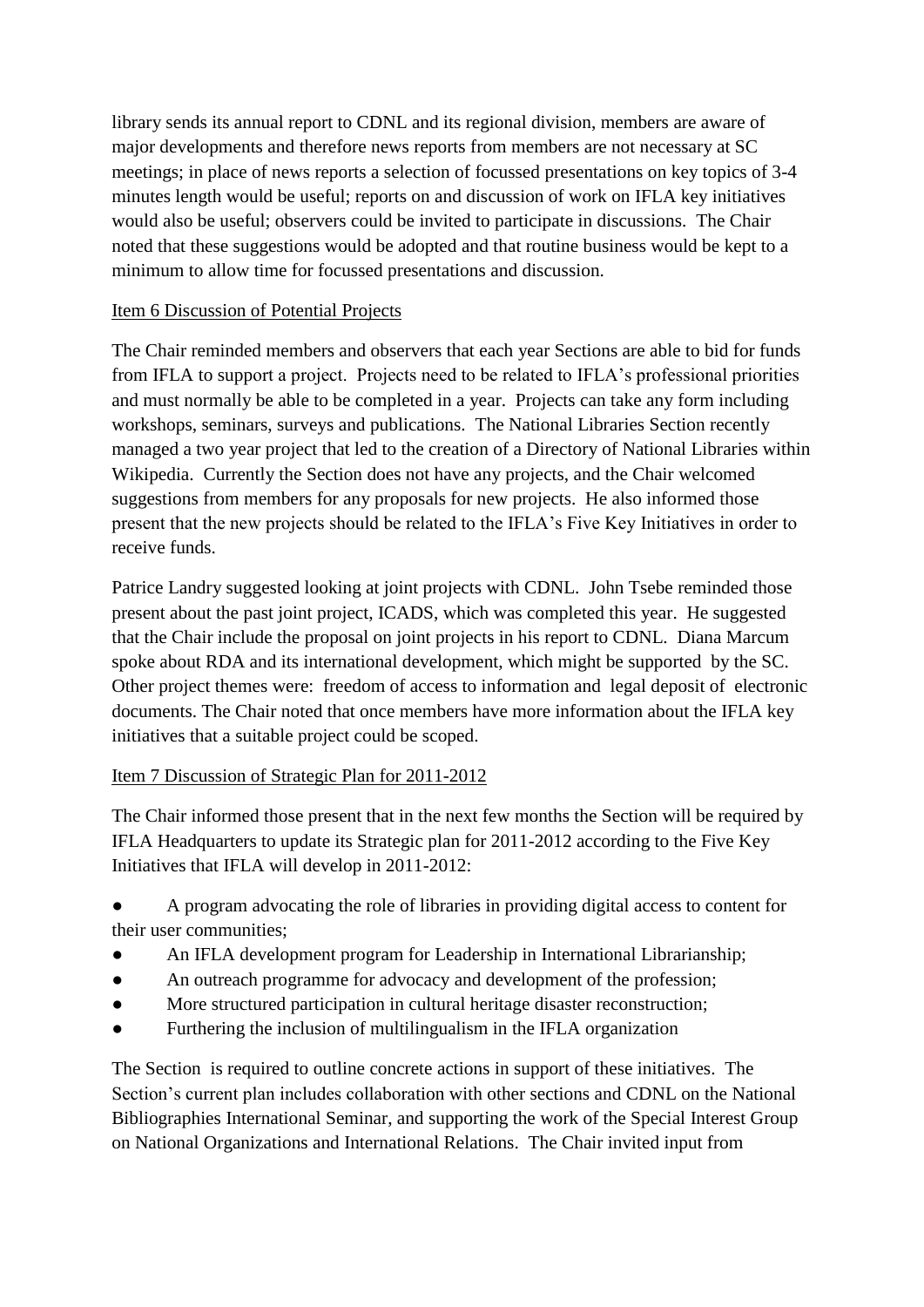members on any new actions to be added to the plan, or changes and amendments. The comments can be sent by email to the Chair and the Secretary.

## Item 8 Report from the Chair of the CDNL

John Tsebe, Chair of CDNL, spoke about the importance of a strategic partnership between CDNL and the National Libraries Section. Martyn Wade had reported on the Section's activities and there were also reports on major projects in which CDNL libraries have participated: testing RDA (Deanna Marcum, Library of Congress), ICADS (Caroline Braser, The British Library), FAIFE (Kai Ekholm, National Library of Finland). Lynne Brindley and Andy Stephens presented the results of the 2011 survey on the state of legal deposit on electronic documents in 55 national libraries. The presentation contained a comparative analysis of the results with the previous study provided in 2009. CDNL has asked member libraries to make translations of the results and recommendations into IFLA official languages. Deanna Marcum led presentations and discussion on the theme of Recovering from National Disasters: lessons learned by the National Libraries of New Zealand, Japan, Haiti and Chile. The panellists were: Bill Macnaught (New Zealand), Roberto Aguirre Bello (Chile), Fransoise Thybulle (Haiti), Mitsuaki Amino (Japan). Traditional after-lunch discussion groups worked on the following themes: Literacy, e-Legal Deposit, and Digitization.

## Item 9 Presentation on the African National Libraries Database.

John Tsebe reported that the database is very important for improving access to African national libraries' websites, and for developing collaboration between them. The creators are planning to establish links from the DB to similar online directories of the national libraries in Europe and other parts of the world.

John informed those present that next year in Helsinki the Ambassadors of the African countries were planning to greet their national librarians.

# Item 10 Presentation of Project Arrow

The presentation was prepared by Bibliotheque National de France, and delivered by Elisabeth Freyre on behalf of Francoise Bourdon. ARROW stands for Accessible Registries of Rights Information and Orphan Works and is a three project that was commenced in 2008 and was completed in April this year. ARROW provides online access to rights information relating to text and image based digitisation projects. It is a result of a collaboration between European national libraries, publishers and writers and while ARROW needs more content it is already proving of great assistance to those seeking rights information for online works. An ARROW plus project is planned in order to extend the service to visual collections.Item 11

# Item 11 Discussion of Conference Session Theme for Helsinki 2012

The Chair informed those present that the next IFLA conference theme would be *"Libraries Now! Inspiring, Surprising, Empowering."* He invited the members to present their ideas regarding the theme of the NLS session in 2012. Kristina Hormia-Poutanen proposed a theme